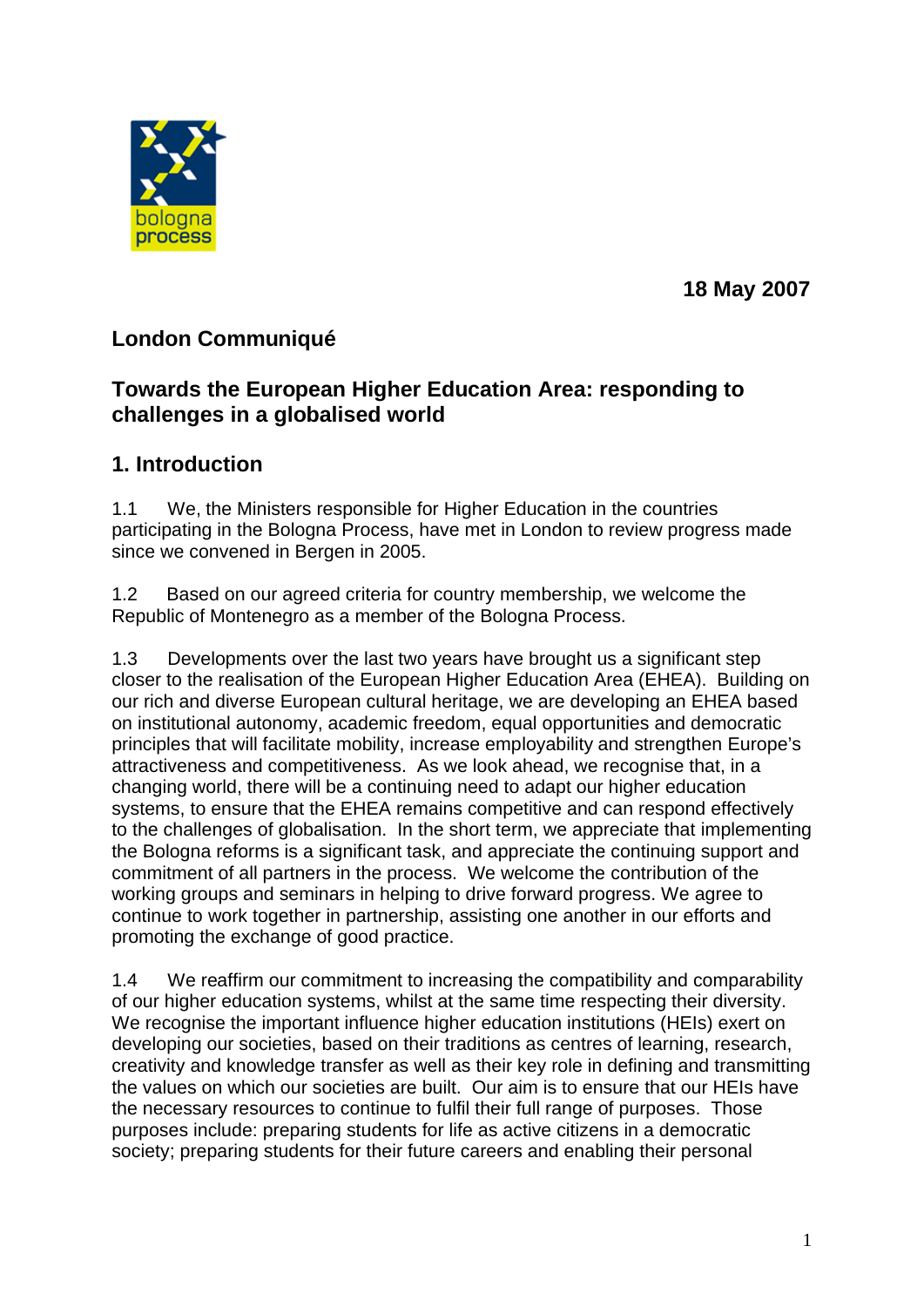development; creating and maintaining a broad, advanced knowledge base; and stimulating research and innovation.

1.5 We therefore underline the importance of strong institutions, which are diverse, adequately funded, autonomous and accountable. The principles of nondiscrimination and equitable access should be respected and promoted throughout the EHEA. We commit to upholding these principles and to ensuring that neither students nor staff suffer discrimination of any kind.

# **2. Progress towards the EHEA**

2.1 Our stocktaking report, along with EUA's *Trends V* report, ESIB's *Bologna With Student Eyes* and Eurydice's *Focus on the Structure of Higher Education in Europe,* confirms that there has been good overall progress in the last two years. There is an increasing awareness that a significant outcome of the process will be a move towards student-centred higher education and away from teacher driven provision. We will continue to support this important development.

### **Mobility**

2.2 Mobility of staff, students and graduates is one of the core elements of the Bologna Process, creating opportunities for personal growth, developing international cooperation between individuals and institutions, enhancing the quality of higher education and research, and giving substance to the European dimension.

2.3 Some progress has been made since 1999, but many challenges remain. Among the obstacles to mobility, issues relating to immigration, recognition, insufficient financial incentives and inflexible pension arrangements feature prominently. We recognise the responsibility of individual Governments to facilitate the delivery of visas, residence and work permits, as appropriate. Where these measures are outside our competence as Ministers for Higher Education, we undertake to work within our respective Governments for decisive progress in this area. At national level, we will work to implement fully the agreed recognition tools and procedures and consider ways of further incentivising mobility for both staff and students. This includes encouraging a significant increase in the number of joint programmes and the creation of flexible curricula, as well as urging our institutions to take greater responsibility for staff and student mobility, more equitably balanced between countries across the EHEA.

#### Degree structure

2.4 Good progress is being made at national and institutional levels towards our goal of an EHEA based on a three-cycle degree system. The number of students enrolled on courses in the first two-cycles has increased significantly and there has been a reduction in structural barriers between cycles. Similarly, there has been an increase in the number of structured doctoral programmes. We underline the importance of curricula reform leading to qualifications better suited both to the needs of the labour market and to further study. Efforts should concentrate in future on removing barriers to access and progression between cycles and on proper implementation of ECTS based on learning outcomes and student workload. We underline the importance of improving graduate employability, whilst noting that data gathering on this issue needs to be developed further.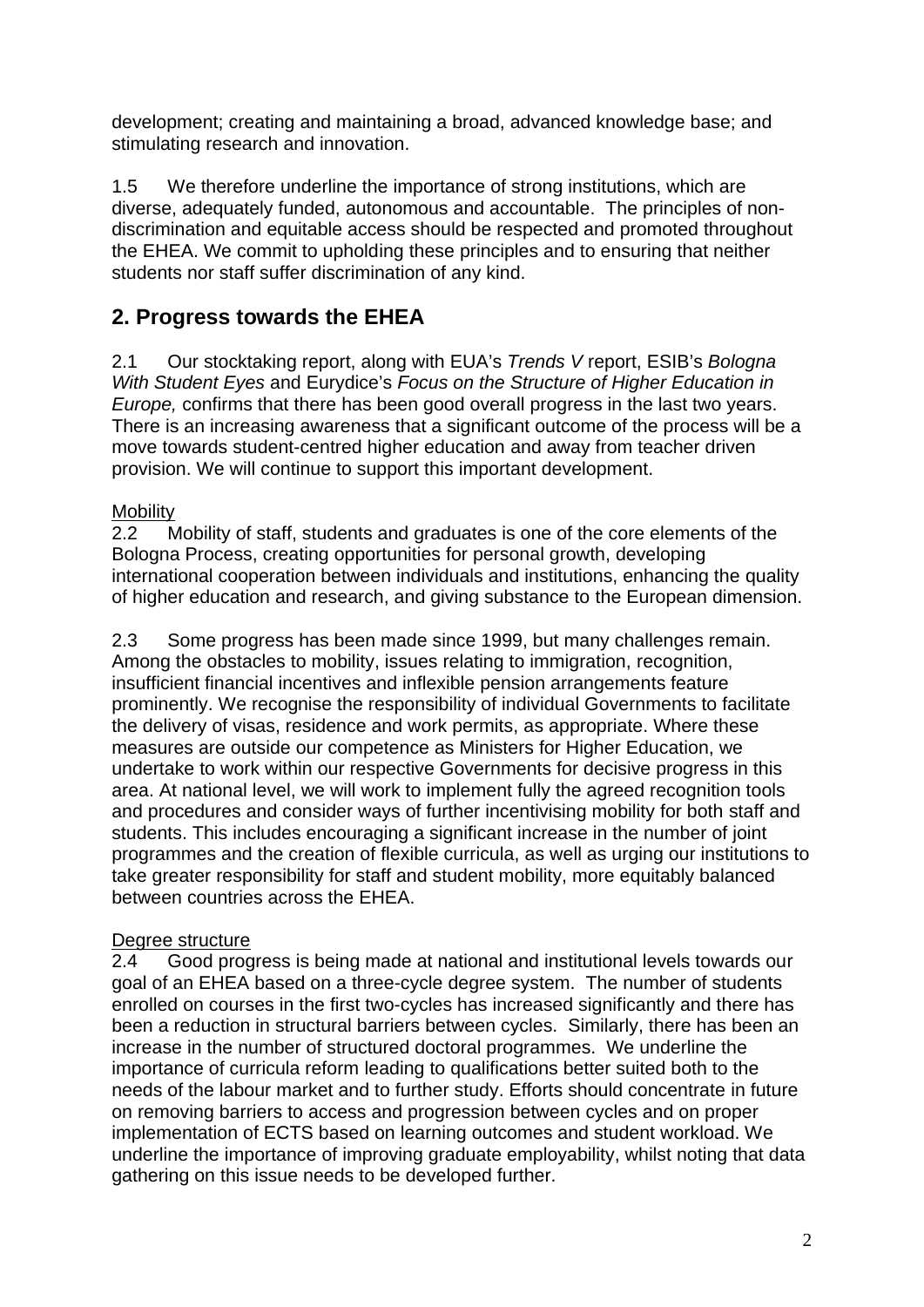### **Recognition**

2.5 Fair recognition of higher education qualifications, periods of study and prior learning, including the recognition of non-formal and informal learning, are essential components of the EHEA, both internally and in a global context. Easily readable and comparable degrees and accessible information on educational systems and qualifications frameworks are prerequisites for citizens' mobility and ensuring the continuing attractiveness and competitiveness of the EHEA. While we are pleased that 38 members of the Bologna Process, including Montenegro, have now ratified the Council of Europe/UNESCO Convention on the recognition of qualifications concerning Higher Education in the European region (Lisbon Recognition Convention), we urge the remaining members to do so as a matter of priority.

2.6 There has been progress in the implementation of the Lisbon Recognition Convention (LRC), ECTS and diploma supplements, but the range of national and institutional approaches to recognition needs to be more coherent. To improve recognition practices, we therefore ask the Bologna Follow-up Group (BFUG) to arrange for the ENIC/NARIC networks to analyse our national action plans and spread good practice.

### Qualifications Frameworks

2.7 Qualifications frameworks are important instruments in achieving comparability and transparency within the EHEA and facilitating the movement of learners within, as well as between, higher education systems. They should also help HEIs to develop modules and study programmes based on learning outcomes and credits, and improve the recognition of qualifications as well as all forms of prior learning.

2.8 We note that some initial progress has been made towards the implementation of national qualifications frameworks, but that much more effort is required. We commit ourselves to fully implementing such national qualifications frameworks, certified against the overarching Framework for Qualifications of the EHEA, by 2010. Recognising that this is a challenging task, we ask the Council of Europe to support the sharing of experience in the elaboration of national qualifications frameworks. We emphasise that qualification frameworks should be designed so as to encourage greater mobility of students and teachers and improve employability.

2.9 We are satisfied that national qualifications frameworks compatible with the overarching Framework for Qualifications of the EHEA will also be compatible with the proposal from the European Commission on a European Qualifications Framework for Lifelong Learning.

2.10 We see the overarching Framework for Qualifications of the EHEA, which we agreed in Bergen, as a central element of the promotion of European higher education in a global context.

## Lifelong Learning

2.11 The stocktaking report shows that some elements of flexible learning exist in most countries, but a more systematic development of flexible learning paths to support lifelong learning is at an early stage. We therefore ask BFUG to increase the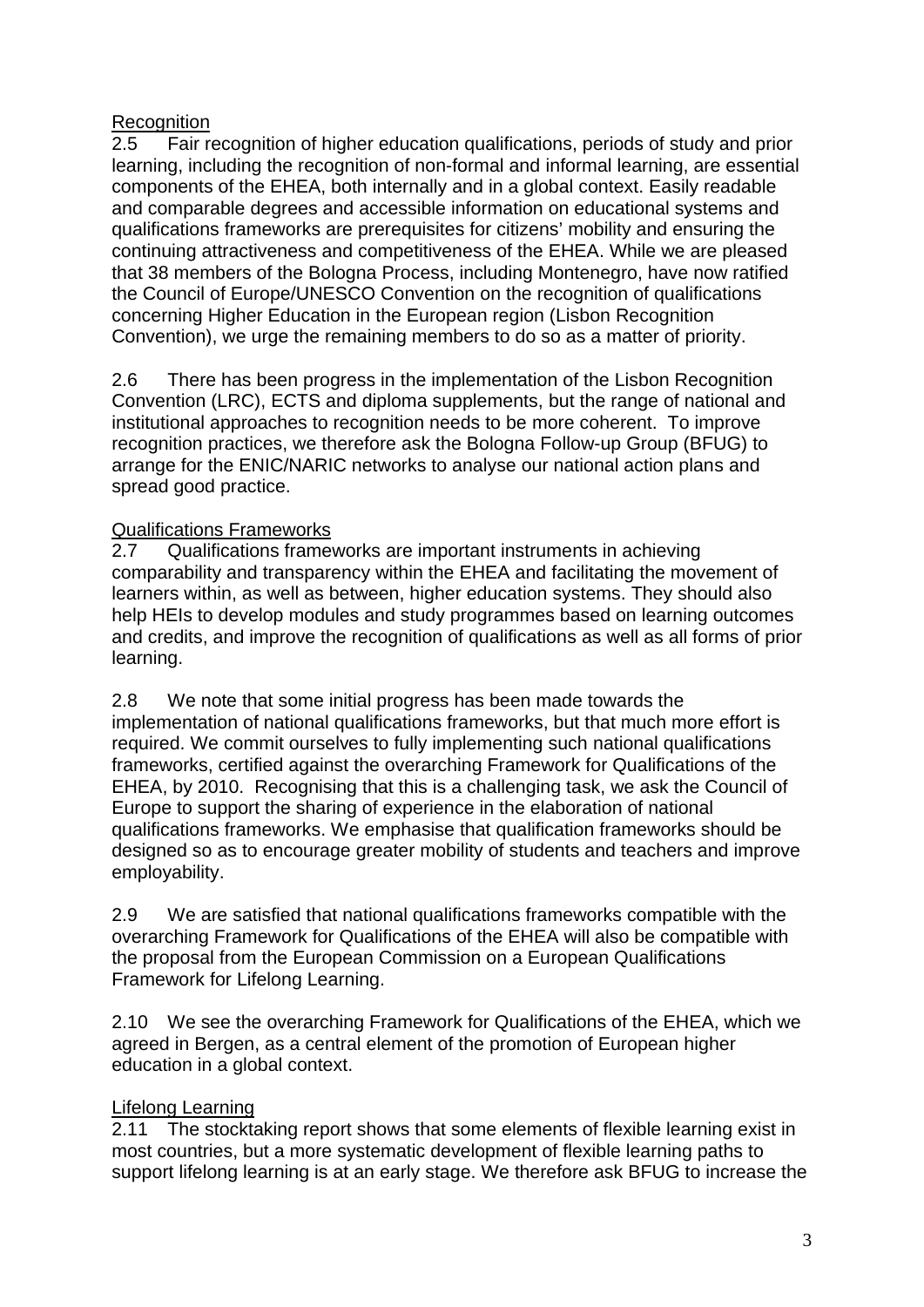sharing of good practice and to work towards a common understanding of the role of higher education in lifelong learning. Only in a small number of EHEA countries could the recognition of prior learning for access and credits be said to be well developed. Working in cooperation with ENIC/NARIC, we invite BFUG to develop proposals for improving the recognition of prior learning.

Quality Assurance and a European Register of Quality Assurance Agencies 2.12 The Standards and Guidelines for Quality Assurance in the EHEA adopted in Bergen (ESG) have been a powerful driver of change in relation to quality assurance. All countries have started to implement them and some have made substantial progress. External quality assurance in particular is much better developed than before. The extent of student involvement at all levels has increased since 2005, although improvement is still necessary. Since the main responsibility for quality lies with HEIs, they should continue to develop their systems of quality assurance. We acknowledge the progress made with regard to mutual recognition of accreditation and quality assurance decisions, and encourage continued international cooperation amongst quality assurance agencies.

2.13 The first European Quality Assurance Forum, jointly organised by EUA, ENQA, EURASHE and ESIB (the E4 Group) in 2006 provided an opportunity to discuss European developments in quality assurance. We encourage the four organisations to continue to organise European Quality Assurance Fora on an annual basis, to facilitate the sharing of good practice and ensure that quality in the EHEA continues to improve.

2.14 We thank the E4 Group for responding to our request to further develop the practicalities of setting up a Register of European Higher Education Quality Assurance Agencies. The purpose of the register is to allow all stakeholders and the general public open access to objective information about trustworthy quality assurance agencies that are working in line with the ESG. It will therefore enhance confidence in higher education in the EHEA and beyond, and facilitate the mutual recognition of quality assurance and accreditation decisions. We welcome the establishment of a register by the E4 group, working in partnership, based on their proposed operational model. The register will be voluntary, self-financing, independent and transparent. Applications for inclusion on the register should be evaluated on the basis of substantial compliance with the ESG, evidenced through an independent review process endorsed by national authorities, where this endorsement is required by those authorities. We ask the E4 group to report progress to us regularly through BFUG, and to ensure that after two years of operation, the register is evaluated externally, taking account of the views of all stakeholders.

#### Doctoral candidates

2.15 Closer alignment of the EHEA with the European Research Area (ERA) remains an important objective. We recognise the value of developing and maintaining a wide variety of doctoral programmes linked to the overarching qualifications framework for the EHEA, whilst avoiding overregulation. At the same time, we appreciate that enhancing provision in the third cycle and improving the status, career prospects and funding for early stage researchers are essential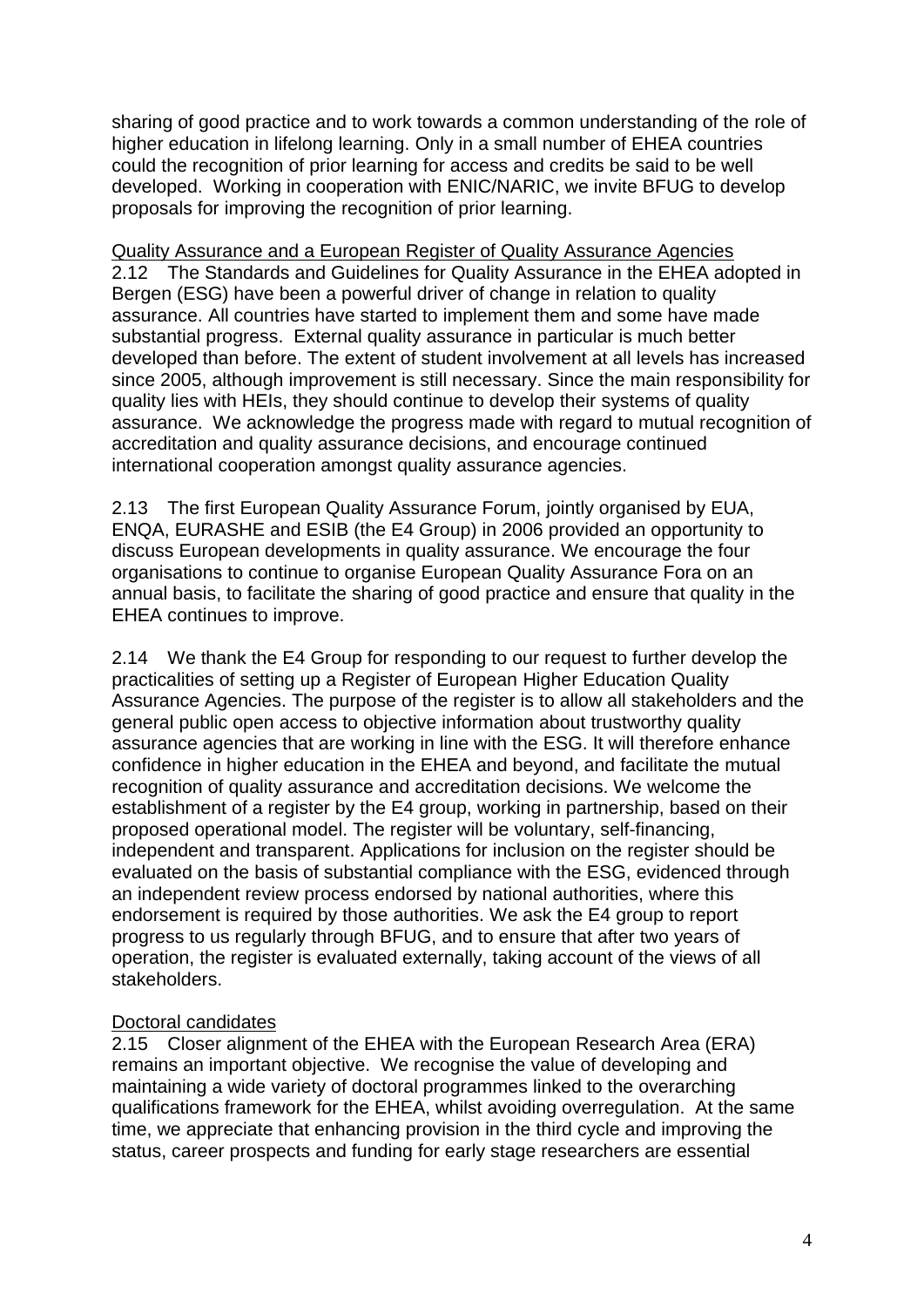preconditions for meeting Europe's objectives of strengthening research capacity and improving the quality and competitiveness of European higher education.

2.16 We therefore invite our HEIs to reinforce their efforts to embed doctoral programmes in institutional strategies and policies, and to develop appropriate career paths and opportunities for doctoral candidates and early stage researchers.

2.17 We invite EUA to continue to support the sharing of experience among HEIs on the range of innovative doctoral programmes that are emerging across Europe as well as on other crucial issues such as transparent access arrangements, supervision and assessment procedures, the development of transferable skills and ways of enhancing employability. We will look for appropriate opportunities to encourage greater exchange of information on funding and other issues between our Governments as well as with other research funding bodies.

#### Social dimension

2.18 Higher education should play a strong role in fostering social cohesion, reducing inequalities and raising the level of knowledge, skills and competences in society. Policy should therefore aim to maximise the potential of individuals in terms of their personal development and their contribution to a sustainable and democratic knowledge-based society. We share the societal aspiration that the student body entering, participating in and completing higher education at all levels should reflect the diversity of our populations. We reaffirm the importance of students being able to complete their studies without obstacles related to their social and economic background. We therefore continue our efforts to provide adequate student services, create more flexible learning pathways into and within higher education, and to widen participation at all levels on the basis of equal opportunity.

#### The European Higher Education Area in a global context

2.19 We are pleased that in many parts of the world, the Bologna reforms have created considerable interest and stimulated discussion between European and international partners on a range of issues. These include the recognition of qualifications, the benefits of cooperation based upon partnership, mutual trust and understanding, and the underlying values of the Bologna Process. Moreover, we acknowledge that efforts have been made in some countries in other parts of the world to bring their higher education systems more closely into line with the Bologna framework.

2.20 We adopt the strategy "The European Higher Education Area in a Global Setting" and will take forward work in the core policy areas: improving information on, and promoting the attractiveness and competitiveness of the EHEA; strengthening cooperation based on partnership; intensifying policy dialogue; and improving recognition. This work ought to be seen in relation to the OECD/UNESCO *Guidelines for Quality Provision in Cross-border Higher Education.*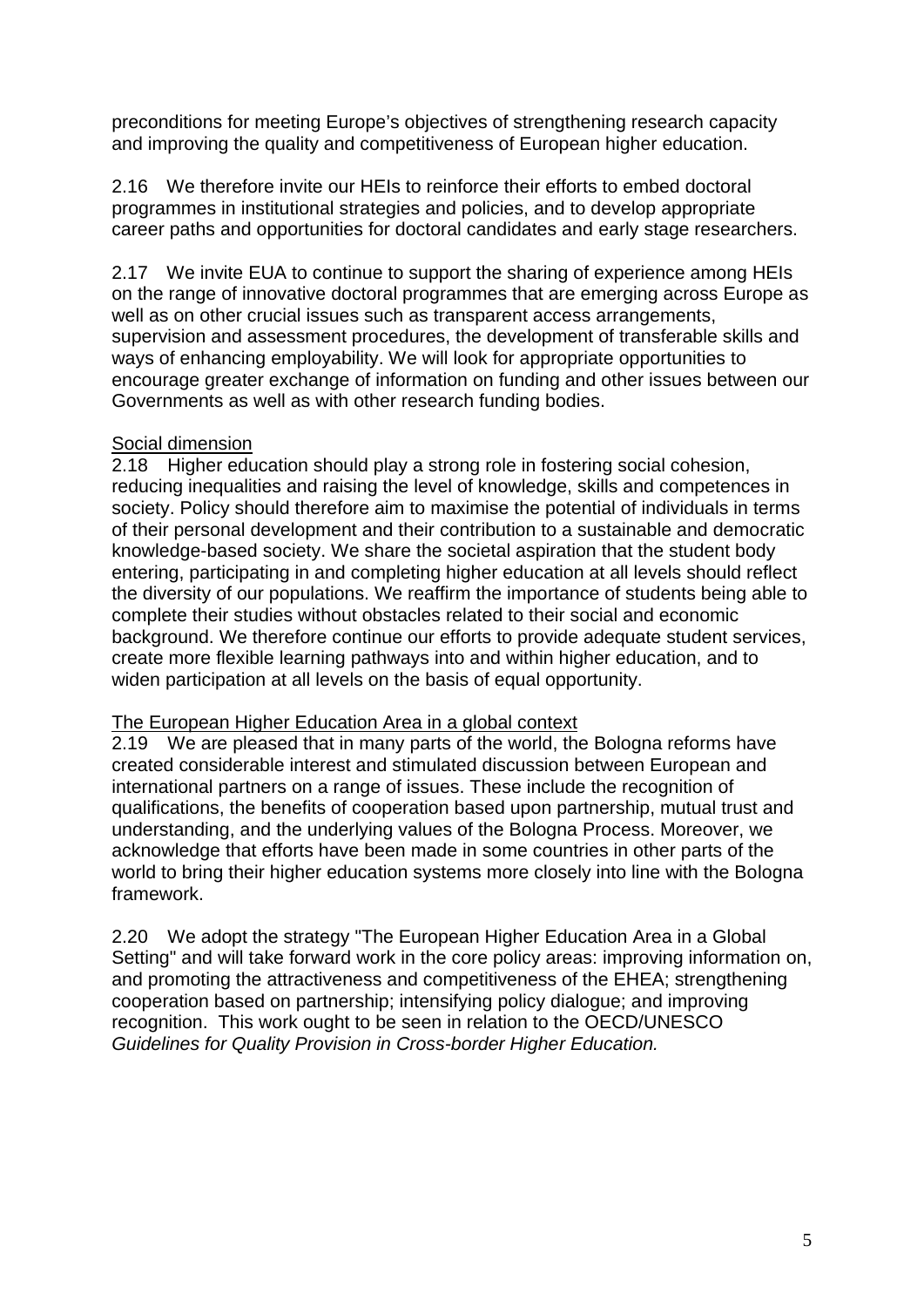## **3. Priorities for 2009**

3.1 Over the next two years, we agree to concentrate on completing agreed Action Lines, including the ongoing priorities of the three-cycle degree system, quality assurance and recognition of degrees and study periods. We will focus in particular on the following areas for action.

#### **Mobility**

3.2 In our national reports for 2009, we will report on action taken at national level to promote the mobility of students and staff, including measures for future evaluation. We will focus on the main national challenges identified in paragraph 2.3 above. We also agree to set up a network of national experts to share information, and help to identify and overcome obstacles to the portability of grants and loans.

#### **Social Dimension**

3.3 Similarly, we will report on our national strategies and policies for the social dimension, including action plans and measures to evaluate their effectiveness. We will invite all stakeholders to participate in, and support this work, at the national level.

#### Data collection

3.4 We recognise the need to improve the availability of data on both mobility and the social dimension across all the countries participating in the Bologna Process. We therefore ask the European Commission (Eurostat), in conjunction with Eurostudent, to develop comparable and reliable indicators and data to measure progress towards the overall objective for the social dimension and student and staff mobility in all Bologna countries. Data in this field should cover participative equity in higher education as well as employability for graduates. This task should be carried out in conjunction with BFUG and a report should be submitted to our 2009 Ministerial conference.

#### **Employability**

3.5 Following up on the introduction of the three-cycle degree system, we ask BFUG to consider in more detail how to improve employability in relation to each of these cycles as well as in the context of lifelong learning. This will involve the responsibilities of all stakeholders. Governments and HEIs will need to communicate more with employers and other stakeholders on the rationale for their reforms. We will work, as appropriate, within our governments to ensure that employment and career structures within the public service are fully compatible with the new degree system. We urge institutions to further develop partnerships and cooperation with employers in the ongoing process of curriculum innovation based on learning outcomes.

#### The European Higher Education Area in a global context

3.6 We ask BFUG to report back to us on overall developments in this area at the European, national and institutional levels by 2009. All stakeholders have a role here within their spheres of responsibility. In reporting on the implementation of the strategy for the EHEA in a global context, BFUG should in particular give consideration to two priorities. First, to improve the information available about the EHEA, by developing the Bologna Secretariat website and building on EUA's